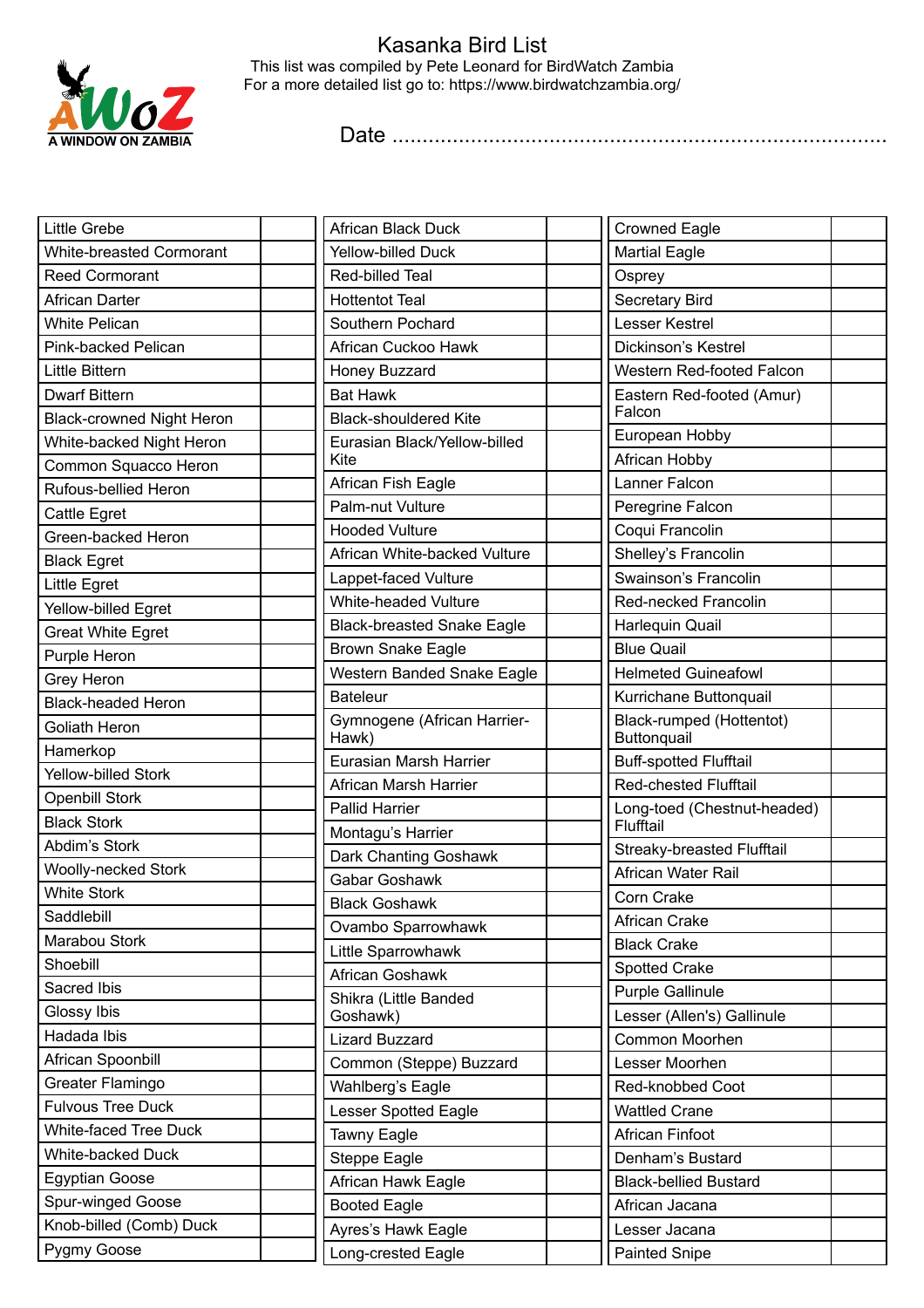| <b>Black-winged Stilt</b>        |  |
|----------------------------------|--|
| Water Dikkop                     |  |
| <b>Spotted Dikkop</b>            |  |
| <b>Bronze-winged Courser</b>     |  |
| <b>Temminck's Courser</b>        |  |
| Common (Red-winged)              |  |
| Pratincole                       |  |
| <b>Ringed Plover</b>             |  |
| Kittlitz's Plover                |  |
| <b>Three-banded Plover</b>       |  |
| Senegal Wattled Plover           |  |
| <b>Blacksmith Plover</b>         |  |
| Lesser Black-winged Plover       |  |
| <b>Crowned Plover</b>            |  |
| Long-toed Plover                 |  |
| <b>Ethiopian Snipe</b>           |  |
| <b>Great Snipe</b>               |  |
| <b>Bar-tailed Godwit</b>         |  |
| Marsh Sandpiper                  |  |
| Greenshank                       |  |
| Green Sandpiper                  |  |
| <b>Wood Sandpiper</b>            |  |
| Common Sandpiper                 |  |
| <b>Little Stint</b>              |  |
| Ruff                             |  |
| Grey-headed Gull                 |  |
| <b>Whiskered Tern</b>            |  |
| White-winged Black Tern          |  |
| <b>Laughing Dove</b>             |  |
| Cape Turtle Dove                 |  |
| Red-eyed Dove                    |  |
| <b>Emerald-spotted Wood Dove</b> |  |
| <b>Tambourine Dove</b>           |  |
| Namaqua Dove                     |  |
| African Green Pigeon             |  |
| Brown-necked (Cape) Parrot       |  |
| Meyer's Parrot                   |  |
| Schalow's Turaco                 |  |
| Lady Ross's Turaco               |  |
| <b>Grey Lourie</b>               |  |
| Jacobin Cuckoo                   |  |
| Striped Crested (Levaillant's)   |  |
| Cuckoo                           |  |
| <b>Thick-billed Cuckoo</b>       |  |
| <b>Red-chested Cuckoo</b>        |  |
| <b>Black Cuckoo</b>              |  |
| African Grey Cuckoo              |  |
| <b>Emerald Cuckoo</b>            |  |
| Klaas's Cuckoo                   |  |
| Didric Cuckoo                    |  |
| <b>African Black Coucal</b>      |  |
| <b>Coppery-tailed Coucal</b>     |  |

| Senegal Coucal                      |  |
|-------------------------------------|--|
| Burchell's (White-browed)<br>Coucal |  |
| <b>Barn Owl</b>                     |  |
| African Scops Owl                   |  |
| White-faced Owl                     |  |
| Spotted Eagle Owl                   |  |
| Giant (Verreaux's) Eagle Owl        |  |
| Pel's Fishing Owl                   |  |
| <b>Barred Owlet</b>                 |  |
| Wood Owl                            |  |
| Marsh Owl                           |  |
| Eurasian Nightjar                   |  |
| Fiery-necked Nightjar               |  |
| Natal (Swamp) Nightjar              |  |
| Gaboon (Mozambique/                 |  |
| Square-tailed) Nightjar             |  |
| Pennant-winged Nightjar             |  |
| African Palm Swift                  |  |
| <b>Alpine Swift</b>                 |  |
| <b>Eurasian Swift</b>               |  |
| <b>Little Swift</b>                 |  |
| African White-rumped Swift          |  |
| <b>Speckled Mousebird</b>           |  |
| Red-faced Mousebird                 |  |
| Narina Trogon                       |  |
| Half-collared Kingfisher            |  |
| Malachite Kingfisher                |  |
| Pygmy Kingfisher                    |  |
| Brown-hooded Kingfisher             |  |
| Chestnut-bellied (Grey-             |  |
| headed) Kingfisher                  |  |
| Senegal (Woodland)<br>Kingfisher    |  |
| <b>Striped Kingfisher</b>           |  |
| <b>Giant Kingfisher</b>             |  |
| Pied Kingfisher                     |  |
| Little Bee-eater                    |  |
| White-cheeked Bee-eater             |  |
| Swallow-tailed Bee-eater            |  |
| White-fronted Bee-eater             |  |
| Böhm's Bee-eater                    |  |
| Madagascar (Olive) Bee-eater        |  |
| Blue-cheeked Bee-eater              |  |
| Eurasian Bee-eater                  |  |
| Southern Carmine Bee-eater          |  |
| Eurasian Roller                     |  |
| Lilac-breasted Roller               |  |
| Racket-tailed Roller                |  |
| Purple Roller                       |  |
| <b>Broad-billed Roller</b>          |  |
| Red-billed (Green) Wood             |  |
| Hoopoe                              |  |

| Scimitarbill                                |  |
|---------------------------------------------|--|
| Hoopoe                                      |  |
| <b>Crowned Hornbill</b>                     |  |
| Pale-billed Hornbill                        |  |
| <b>Trumpeter Hornbill</b>                   |  |
| Southern Ground Hornbill                    |  |
| Anchieta's Barbet                           |  |
| Whyte's Barbet                              |  |
| <b>Yellow-fronted Tinkerbird</b>            |  |
| Golden-rumped Tinkerbird                    |  |
| Miombo Pied Barbet                          |  |
| <b>Black-collared Barbet</b>                |  |
| <b>Black-backed Barbet</b>                  |  |
| <b>Crested Barbet</b>                       |  |
| Green-backed Honeyguide                     |  |
| Brown-backed Honeyguide                     |  |
| Scaly-throated Honeyguide                   |  |
| <b>Greater Honeyguide</b>                   |  |
| Lesser Honeyguide                           |  |
| Eastern Least (Pallid)                      |  |
| Honeyguide                                  |  |
| Bennett's Woodpecker                        |  |
| Golden-tailed Woodpecker                    |  |
| Little Spotted (Green-backed)<br>Woodpecker |  |
| Cardinal Woodpecker                         |  |
| <b>Bearded Woodpecker</b>                   |  |
| Olive Woodpecker                            |  |
| African Broadbill                           |  |
| African Pitta                               |  |
| <b>Flappet Lark</b>                         |  |
| Dusky Lark                                  |  |
| Red-capped Lark                             |  |
| <b>Black Saw-wing</b>                       |  |
| White-headed Saw-wing                       |  |
| <b>Eurasian Sand Martin</b>                 |  |
| African Sand (Brown-throated)<br>Martin     |  |
| <b>Banded Martin</b>                        |  |
| Grey-rumped Swallow                         |  |
| <b>Red-breasted Swallow</b>                 |  |
| <b>Mosque Swallow</b>                       |  |
| <b>Lesser Striped Swallow</b>               |  |
| <b>Wire-tailed Swallow</b>                  |  |
| <b>Pearl-breasted Swallow</b>               |  |
| <b>White-throated Swallow</b>               |  |
| <b>Barn Swallow</b>                         |  |
| Angola Swallow                              |  |

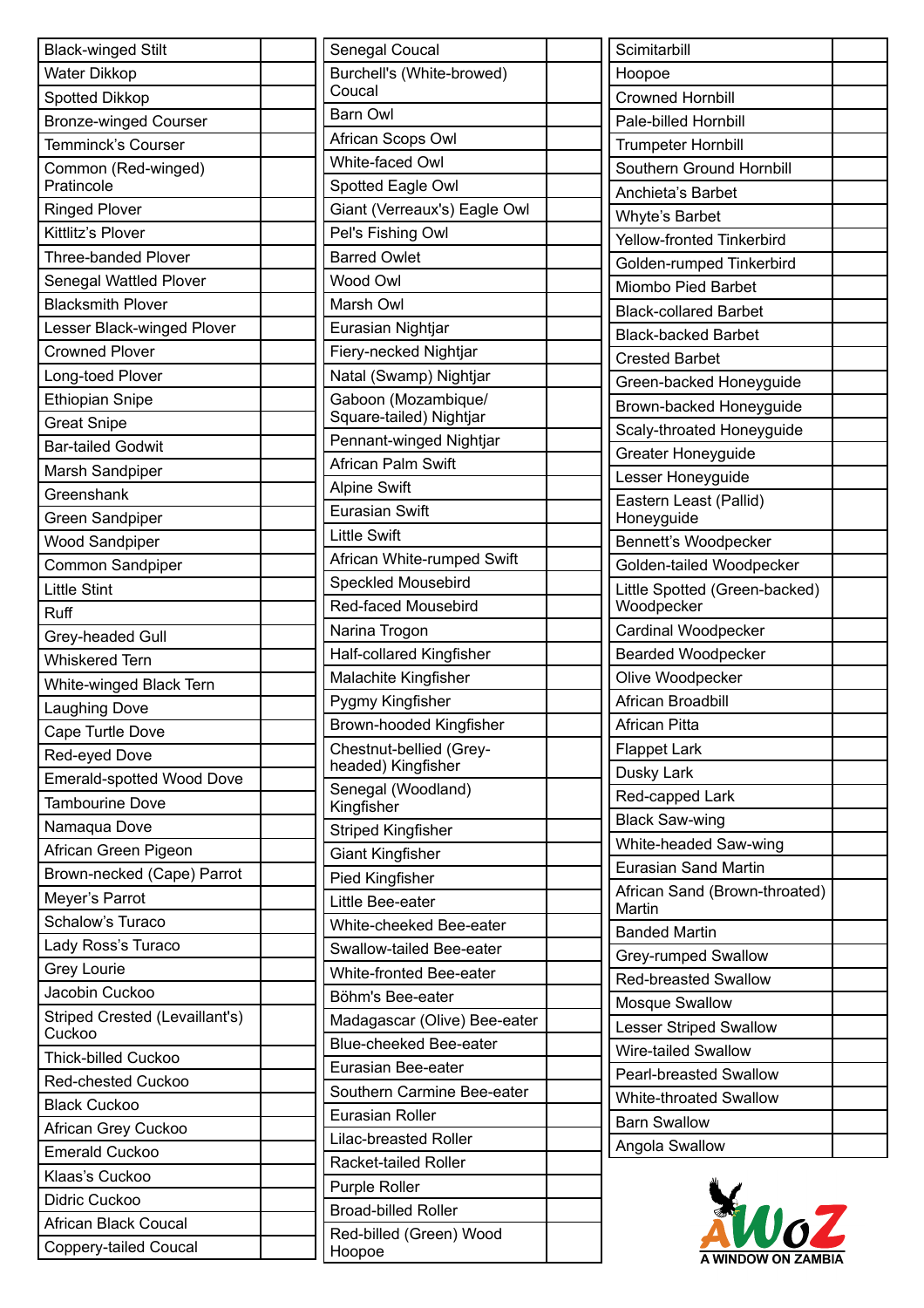| <b>House Martin</b>                     |  |
|-----------------------------------------|--|
| <b>Yellow Wagtail</b>                   |  |
| Cape Wagtail                            |  |
| African Pied Wagtail                    |  |
| Richard's (Grassveld/African)<br>Pipit  |  |
| Long-billed (inc. Wood) Pipit           |  |
| Plain-backed Pipit                      |  |
| <b>Buffy Pipit</b>                      |  |
| Bushveld (Little Tawny) Pipit           |  |
| <b>Tree Pipit</b>                       |  |
| <b>Striped Pipit</b>                    |  |
| Fülleborn's Longclaw                    |  |
| Rosy-breasted Longclaw                  |  |
| <b>Black Cuckoo-shrike</b>              |  |
| Purple-throated Cuckoo-shrike           |  |
| White-breasted Cuckoo-shrike            |  |
| Little Greenbul                         |  |
| <b>Yellow-bellied Bulbul</b>            |  |
| <b>Yellow-throated Leaflove</b>         |  |
| <b>Terrestrial Bulbul</b>               |  |
| Grey-olive Bulbul                       |  |
| Cabanis's Bulbul                        |  |
| Black-eyed (Common) Bulbul              |  |
| Miombo Rock Thrush                      |  |
| <b>West African Thrush</b>              |  |
| <b>Kurrichane Thrush</b>                |  |
| Groundscraper Thrush                    |  |
| Bocage's Robin (Akalat)                 |  |
| Heuglin's (White-browed)<br>Robin       |  |
| Red-capped Robin                        |  |
| Central Bearded (Miombo)<br>Scrub Robin |  |
| White-browed Scrub Robin                |  |
| Stonechat                               |  |
| Whinchat                                |  |
| Capped Wheatear                         |  |
| <b>Familiar Chat</b>                    |  |
| Sooty Chat                              |  |
| Arnot's Chat                            |  |
| <b>Broad-tailed Warbler</b>             |  |
| Little Rush Warbler                     |  |
| African Moustached Warbler              |  |
| Sedge Warbler                           |  |
| Eurasian/African Reed<br>Warbler        |  |
| Marsh Warbler                           |  |
| <b>Great Reed Warbler</b>               |  |
| Lesser Swamp Warbler                    |  |
| <b>Greater Swamp Warbler</b>            |  |
| African (Dark-capped) Yellow<br>Warbler |  |

| Green-capped Eremomela                      |  |
|---------------------------------------------|--|
| <b>Black-collared Eremomela</b>             |  |
| Yellow-bellied Eremomela                    |  |
| Red-capped Crombec                          |  |
| Long-billed Crombec                         |  |
| <b>Willow Warbler</b>                       |  |
| Yellow-bellied Hyliota                      |  |
| Southern Hyliota                            |  |
| Garden Warbler                              |  |
| Common Whitethroat                          |  |
| Pale-crowned Cisticola                      |  |
| Fan-tailed (Zitting) Cisticola              |  |
| <b>Croaking Cisticola</b>                   |  |
| <b>Tinkling Cisticola</b>                   |  |
| <b>Rattling Cisticola</b>                   |  |
|                                             |  |
| Short-winged Cisticola                      |  |
| Long-tailed' Neddicky                       |  |
| Rock-loving (Lazy) Cisticola                |  |
| <b>Trilling Cisticola</b>                   |  |
| Red-faced Cisticola                         |  |
| <b>Chirping Cisticola</b>                   |  |
| Tawny-flanked Prinia                        |  |
| <b>Yellow-breasted Apalis</b>               |  |
| <b>Grey Apalis</b>                          |  |
| Miombo (Stierling's) Barred<br>Warbler      |  |
| Pallid (Pale) Flycatcher                    |  |
| Southern Black Flycatcher                   |  |
| <b>Collared Flycatcher</b>                  |  |
| Spotted Flycatcher                          |  |
| Dusky Flycatcher                            |  |
| Ashy Flycatcher                             |  |
| Böhm's Flycatcher                           |  |
| Lead-coloured (Grey Tit-)<br>Flycatcher     |  |
| <b>Chinspot Batis</b>                       |  |
| <b>Black-throated Wattle-eye</b>            |  |
| White-tailed Blue Flycatcher                |  |
| <b>Blue-mantled Flycatcher</b>              |  |
| African Paradise Flycatcher                 |  |
| Arrow-marked Babbler                        |  |
| White-rumped (Hartlaub's)<br><b>Babbler</b> |  |
| Miombo Grey Tit                             |  |
| White-winged Black Tit                      |  |
| Rufous-bellied Tit                          |  |
| <b>Grey Penduline Tit</b>                   |  |
| <b>Spotted Creeper</b>                      |  |
| Red-and-blue (Anchieta's)                   |  |
| Sunbird                                     |  |
| (Western) Violet-backed<br>Sunbird          |  |
| <b>Collared Sunbird</b>                     |  |

| Olive Sunbird                                       |
|-----------------------------------------------------|
| Green-headed Sunbird                                |
| <b>Black (Amethyst) Sunbird</b>                     |
| Scarlet-chested Sunbird                             |
| Yellow-bellied (Variable)<br>Sunbird                |
| (Southern) White-bellied<br>Sunbird                 |
| Miombo Double-collared<br>Sunbird                   |
| Purple-banded Sunbird                               |
| <b>Coppery Sunbird</b>                              |
| Yellow White-eye                                    |
| Eurasian Golden Oriole                              |
| African Golden Oriole                               |
| Eastern Black-headed Oriole                         |
| Sousa's Shrike                                      |
| Red-backed Shrike                                   |
| Lesser Grey Shrike                                  |
| <b>Fiscal Shrike</b>                                |
| <b>Brubru</b>                                       |
| Southern Puffback                                   |
| Marsh (Anchieta's) Tchagra                          |
| Brown-headed Tchagra                                |
| <b>Black-crowned Tchagra</b>                        |
| <b>Tropical Boubou</b>                              |
| Orange-breasted Bush Shrike                         |
| Many-coloured (Black-fronted)<br><b>Bush Shrike</b> |
| Grey-headed Bush Shrike                             |
| White Helmet Shrike                                 |
| Retz's Red-billed Helmet<br><b>Shrike</b>           |
| Square-tailed Drongo                                |
| Fork-tailed Drongo                                  |
| <b>Pied Crow</b>                                    |
| <b>White-necked Raven</b>                           |
| <b>Greater Blue-eared Starling</b>                  |
| Lesser (Miombo) Blue-eared<br>Starling              |
| <b>Sharp-tailed Starling</b>                        |
| Amethst (Plum-coloured/<br>Violet-backed) Starling  |
| <b>Wattled Starling</b>                             |
| Red-billed Oxpecker                                 |
| Northern Grey-headed<br>Sparrow                     |
| Yellow-throated Petronia                            |